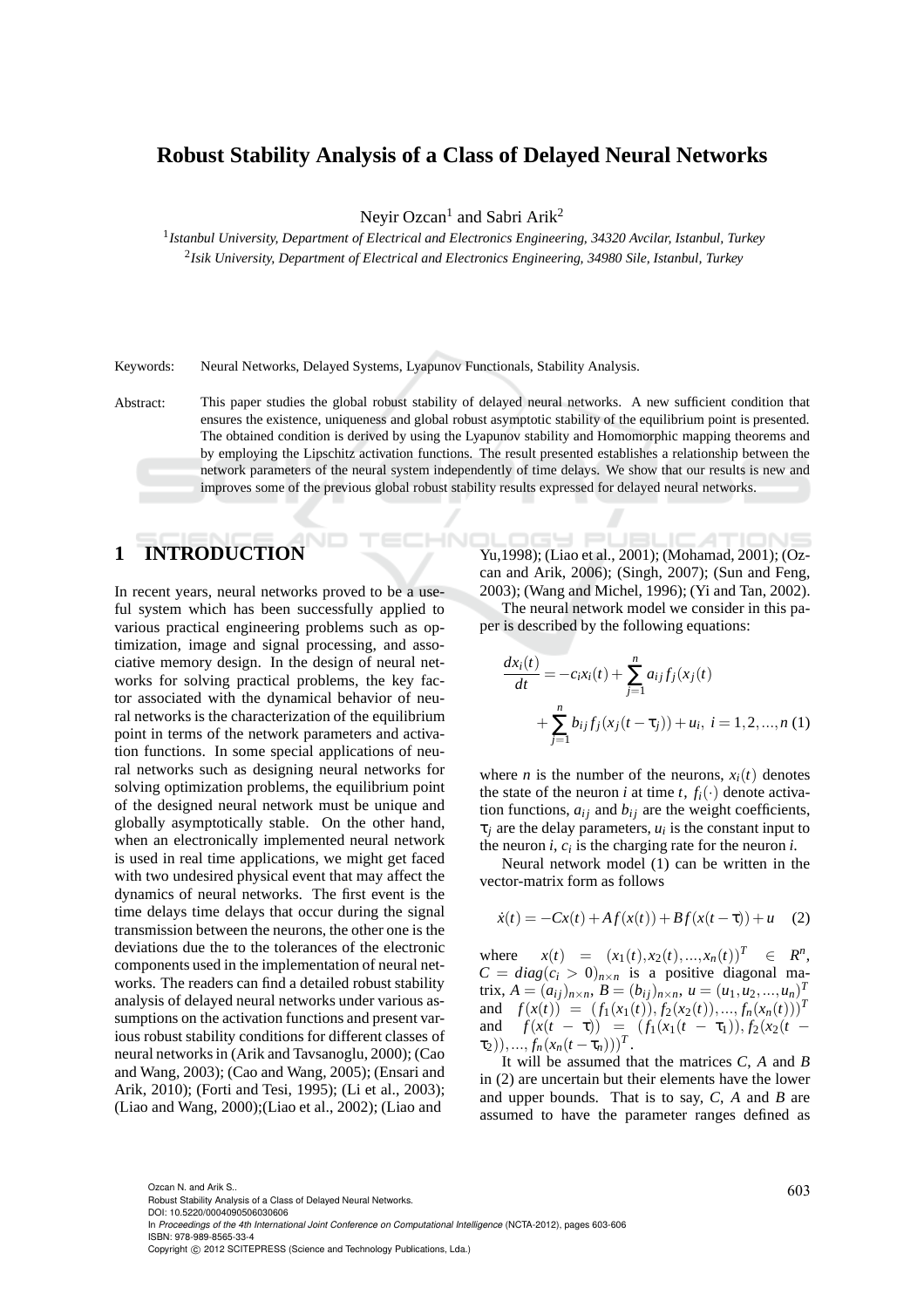follows :

$$
C_I := \{0 < \underline{C} \leq C \leq \overline{C}, i.e., 0 < \underline{c_i} \leq \overline{c_i}\}
$$
\n
$$
A_I := \{A = (a_{ij}) : \underline{A} \leq A \leq \overline{A}, i.e., \underline{a_{ij}} \leq a_{ij} \leq \overline{a_{ij}}\} \quad (3)
$$
\n
$$
B_I := \{B = (b_{ij}) : \underline{B} \leq B \leq \overline{B}, i.e., \underline{b_{ij}} \leq b_{ij} \leq \overline{b_{ij}}\}
$$

We also assume that  $f_i(\cdot)$  are Lipschitz continuous, i.e., there exist some positive constants  $\ell_i > 0$  such that

$$
|f_i(x) - f_i(y)| \le \ell_i |x - y|, i = 1, 2, ..., n, \ \forall x, y \in R, x \ne y
$$

The class of Lipschitz activation functions is denoted by  $f \in L$ .

The following two lemmas will play an important role in determining the sufficient conditions for the global robust exponential stability of the equilibria of neural networks (1) and (2) :

**Lemma 1 (Cao and Wang, 2005).** Let the matrices *A* and *B* in (3) be defined in the intervals  $A \in [A, \overline{A}]$  and  $B \in [\underline{B}, \overline{B}]$ . Then, the following inequalities hold :

$$
||A||_2 \le ||A^*||_2 + ||A_*||_2
$$
  
\n
$$
||B||_2 \le ||B^*||_2 + ||B_*||_2
$$
  
\nwhere  $A^* = \frac{1}{2}(\overline{A} + \underline{A}), A_* = \frac{1}{2}(\overline{A} - \underline{A}), B^* = \frac{1}{2}(\overline{B} + \underline{B})$   
\nand  $B_* = \frac{1}{2}(\overline{B} - \underline{B}).$ 

**Lemma 2 (Ensari and Arik, 2010).** Let the matrices *A* and *B* in (3) be defined in the intervals  $A \in [\underline{A}, \overline{A}]$ and  $B \in [B, \overline{B}]$ . Then, the following inequalities hold :

$$
||A||_2 \le \sqrt{||A^*||_2^2 + ||A_*||_2^2 + 2||A_*^T|A^*||_2}
$$
  

$$
||B||_2 \le \sqrt{||B^*||_2^2 + ||B_*||_2^2 + 2||B_*^T|B^*||_2}
$$

where  $A^* = \frac{1}{2}(\overline{A} + \underline{A}), A_* = \frac{1}{2}(\overline{A} - \underline{A}), B^* = \frac{1}{2}(\overline{B} + \underline{B})$ and  $B_* = \frac{1}{2}(\overline{B} - \underline{B}).$ 

**Lemma 3 (Singh, 2007).** Let the matrices *A* and *B* in (3) be defined in the intervals  $A \in [\underline{A}, \overline{A}]$  and  $B \in [\underline{B}, \overline{B}]$ . Then, the following inequalities hold :

$$
\frac{||A||_2 \leq ||\hat{A}||_2}{||B||_2 \leq ||\hat{B}||_2}
$$

where  $\hat{A} = (\hat{a}_{ij})_{n \times n}$  with  $\hat{a}_{ij} = max\{|\underline{a}_{ij}|,|\overline{a}_{ij}|\}$  and  $\hat{B} = (\hat{b}_{ij})_{n \times n}$  with  $\hat{b}_{ij} = max\{|\underline{b}_{ij}|, |\overline{b}_{ij}|\}.$ 

**Lemma 4 (Forti and Tesi, 1995).** If  $H(x) \in C^0$ satisfies the following conditions

$$
(i) H(x) \neq H(y) \text{ for all } x \neq y,
$$

$$
(ii) ||H(x)|| \rightarrow \infty \text{ as } ||x|| \rightarrow \infty,
$$

then,  $H(x)$  is homeomorphism of  $R^n$ .

We also make use of the following vector norm and matrix norm in the proof of our main result. Let  $v = (v_1, v_2, ..., v_n)^T \in R^n$  and  $W = (w_{ij})_{n \times n}$ . Then, we have

$$
||v||_2 = \left\{ \sum_{i=1}^n |v_i|^2 \right\}^{1/2}, ||Q||_2 = [\lambda_{\max}(Q^T Q)]^{1/2}
$$

Throughout this paper, for  $v = (v_1, v_2, ..., v_n)^T \in \mathbb{R}^n$ ,  $|v|$  will denote  $|v| = (|v_1|, |v_2|, ..., |v_n|)^T$ . For any matrix  $W = (w_{ij})_{n \times n}$ ,  $|W| = (|w_{ij}|)_{n \times n}$ . If *W* is positive definite, then,  $\lambda_m(W)$  and  $\lambda_M(W)$  will denote the minimum and maximum eigenvalues of *W*, respectively.

### **2 GLOBAL ASYMPTOTIC ROBUST STABILITY ANALYSIS**

In this section, we present new sufficient conditions for the existence, uniqueness and global robust stability of the equilibrium point for the neural systems (1). We proceed with following result:

**Theorem 1:** Let  $f \in L$ . Then, the neural network model (2) is globally asymptotically robust stable, if the following condition holds

$$
\Omega^* = r - ||P||_2 - ||Q||_2 > 0
$$

where  $r = \frac{c_m}{\mu_M}$  with  $c_m = min(\underline{c_i})$  and  $\mu_M = max(\mu_i)$ , and

$$
||P||_2 = min{||A^*||_2 + ||A_*||_2},
$$
  

$$
\sqrt{||A^*||_2^2 + ||A_*||_2^2 + 2||A_*^T|A^*||_2}, ||\hat{A}||_2}
$$

$$
||Q||_2 = min{||B^*||_2 + ||B_*||_2},
$$
  

$$
\sqrt{||B^*||_2^2 + ||B_*||_2^2 + 2||B_*^T|B^*||_2}, ||\hat{B}||_2}
$$

**Proof:** For the map

$$
H(x) = -Cx + Af(x) + Bf(x) + u
$$
  
we have  

$$
H(x) - H(y) = -C(x - y) + A(f(x) - f(y))
$$

$$
+ B(f(x) - f(y))
$$

If we multiply both sides of (20) by  $(x - y)^T$ , then we get :

$$
(x-y)^{T} (H(x) - H(y))
$$
  
= - (x-y)^{T} C(x-y)  
+ (x-y)^{T} A(f(x) - f(y))  
+ (x-y)^{T} B(f(x) - f(y))  

$$
\leq -c_m ||x-y||_2^2
$$
+ (||A||\_2 + ||B||\_2)||x-y||\_2||f(x) - f(y)||\_2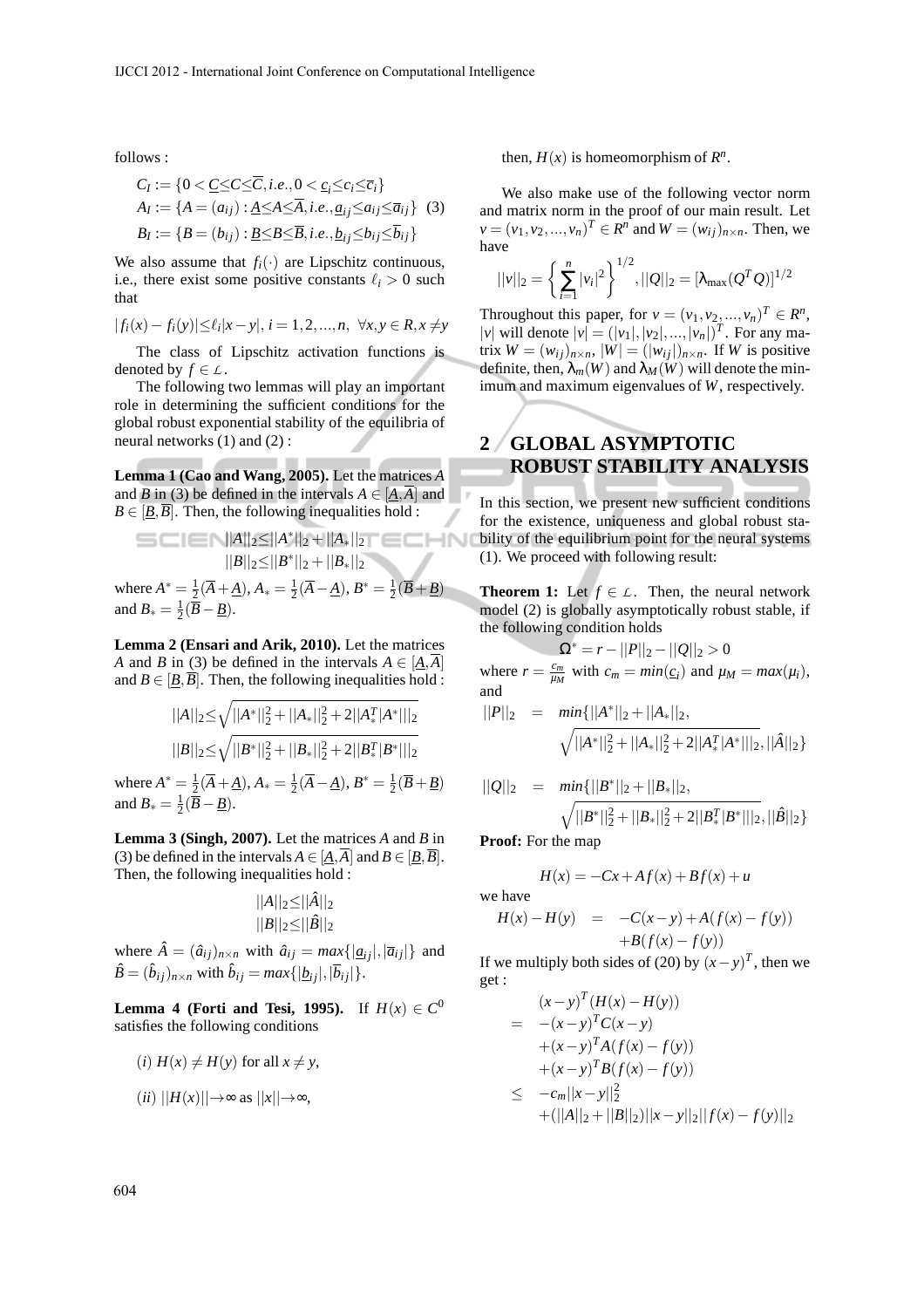The fact that 
$$
||f(x) - f(y)||_2 \le \mu_M ||x - y||_2
$$
 implies

$$
(x-y)^{T} (H(x) - H(y))
$$
  
\n
$$
\leq -c_{m}||x-y||_{2}^{2} + \mu_{M} (||A||_{2} + ||B||_{2})||x-y||_{2}^{2}
$$

Since  $||A||_2 \leq ||P||_2$ ,  $||B||_2 \leq ||Q||_2$ , we obtain

$$
(x-y)^{T} (H(x) - H(y))
$$
  
\n
$$
\leq -c_m ||x-y||_2^2 + \mu_M(||P||_2 + ||Q||_2)||x-y||_2^2
$$

which is equivalent to

$$
\frac{1}{\mu_M}(x-y)^T(H(x)-H(y))
$$
\n
$$
\leq -(r - (||P||_2 + ||Q||_2))||x-y||_2^2
$$
\n
$$
= -\Omega^*||x-y||_2^2
$$
\n(4)

implying that

$$
(x-y)^{T}(H(x) - H(y)) < 0, \forall x \neq y
$$

from which it can be directly concluded that  $H(x) \neq H(y)$  when  $x \neq y$ . -INC

In order to show that  $||H(x)|| \rightarrow \infty$  as  $||x|| \rightarrow \infty$ , we let  $y = 0$  in (21), in which case, we can write

$$
\frac{1}{\mu_M} x^T (H(x) - H(0)) \le -\Omega^* ||x||_2^2
$$

from which one can derive that

$$
||x||_{\infty}||H(x) - H(0)||_1 \geq \Omega^* \mu_M ||x||_2^2
$$

Using  $||x||_{\infty}$  ≤  $||x||_2$  and  $||H(x) - H(0)||_1$  ≥  $||H(x)||_1 - ||H(0)||_1$ , it follows that  $||H(x)||_1 ≥$  $\Omega^* \mu_M ||x||_2 + ||H(0)||_1$ . Since  $||H(0)||_1$  is finite, we conclude that  $||H(x)|| \rightarrow \infty$  as  $||x|| \rightarrow \infty$ . Hence, under the condition of Theorem 1, neural network (1) has a unique equilibrium point.

We will now simplify system (1) as follows : we let  $z_i(\cdot) = x_i(\cdot) - x_i^*$ ,  $i = 1, 2, ..., n$  and note that the  $z_i(\cdot)$  are governed by :

$$
\dot{z}_i(t) = -c_i z_i(t) + \sum_{j=1}^n a_{ij} g_j(z_j(t)) + \sum_{j=1}^n b_{ij} g_j(z_j(t - \tau_{ij})), \ i = 1, 2, ..., n \quad (5)
$$

where  $g_i(z_i(\cdot)) = f_i(z_i(\cdot) + x_i^*) - f_i(x_i^*), i = 1, 2, ..., n$ . It can easily be verified that the functions  $g_i$  satisfy the assumptions on  $f_i$  i.e.,  $f \in L$  implies that  $g \in L$ . We also note that  $g_i(0) = 0, i = 1, 2, ..., n$ . It is thus sufficient to prove the stability of the origin of the transformed system (4) instead of considering the stability of  $x^*$  of system (1).

For  $\tau_{ij} = \tau_j$ , (4) can be expressed in the matrixvector form as follows :

$$
\dot{z}(t) = -Cz(t) + Ag(z(t)) + Bg(z(t-\tau))
$$
 (6)

where  $z(t) = (z_1(t), z_2(t), ..., z_n(t))^T \in R^n$  is state vector of transformed neural system,  $g(z(t))$  =  $(g_1(z_1(t)), g_2(z_2(t)),...,g_n(z_n(t)))$ <sup>T</sup> and  $g(z(t-\tau))$  =  $(g_1(z_1(t-\tau_1)), g_2(z_2(t-\tau_2)),...,g_n(z_n(t-\tau_n)))^T$ .

Now construct the following positive definite Lyapunov functional

$$
V(z(t)) = z^{T}(t)z(t) + k \sum_{i=1}^{n} \int_{t-\tau_{i}}^{t} z_{i}^{2}(\zeta) d\zeta
$$

where the  $k$  is a positive constant to be determined later. The time derivative of the functional along the trajectories of system (5) is obtained as follows

$$
\dot{V}(z(t)) = -2z^{T}(t)Cz(t) + 2z^{T}(t)Ag(z(t))
$$
\n
$$
+2z^{T}(t)Bg(z(t-\tau)) + k||z(t)||_{2}^{2}
$$
\n
$$
-k||z(t-\tau)||_{2}^{2}
$$
\n
$$
\leq -2c_{m}||z(t)||_{2}^{2} + 2||A||_{2}||z(t)||_{2}||g(z(t))||_{2}
$$
\n
$$
+2||B||_{2}||z(t)||_{2}||g(z(t-\tau))||_{2}
$$
\n
$$
+k||z(t)||_{2}^{2} - k||z(t-\tau)||_{2}^{2}
$$
\n
$$
\leq -2c_{m}||z(t)||_{2}^{2} + 2\mu_{M}||A||_{2}||z(t)||_{2}^{2}
$$
\n
$$
+2\mu_{M}||B||_{2}||z(t)||_{2}||z(t-\tau)||_{2}
$$
\n
$$
+k||z(t)||_{2}^{2} - k||z(t-\tau)||_{2}^{2}
$$
\n
$$
\leq -2c_{m}||z(t)||_{2}^{2} + 2\mu_{M}||A||_{2}||z(t)||_{2}^{2}
$$
\n
$$
+ \mu_{M}||B||_{2}||z(t)||_{2}^{2} + \mu_{M}||B||_{2}||z(t-\tau)||_{2}^{2}
$$
\n
$$
+k||z(t)||_{2}^{2} - k||z(t-\tau)||_{2}^{2}
$$
\n
$$
\leq -2c_{m}||z(t)||_{2}^{2} + 2\mu_{M}||P||_{2}||z(t)||_{2}^{2}
$$
\n
$$
\leq -2c_{m}||z(t)||_{2}^{2} + 2\mu_{M}||P||_{2}||z(t)||_{2}^{2}
$$

$$
+ \mu_M ||Q||_2 ||z(t)||_2^2
$$
  
+  $\mu_M ||Q||_2 ||z(t-\tau)||_2^2 + k||z(t)||_2^2$   
-  $k||z(t-\tau)||_2^2$ 

Letting  $k = \mu_M ||Q||_2$  results in

$$
\dot{V}(z(t)) \leq -2(c_m - \mu_M ||P||_2 - \mu_M ||Q||_2) ||z(t)||_2^2
$$
  
= -2\mu<sub>M</sub>(r - ||P||\_2 - ||Q||\_2) ||z(t)||\_2^2  
= -2\mu<sub>M</sub>\Omega^\* ||z(t)||\_2^2

It is easy to see that  $\dot{V}(z(t)) < 0$  for all  $z(t) \neq 0$ , and  $\dot{V}(z(t)) = 0$  if and only if  $z(t) \neq 0$ . In addition,  $V(z(t))$  is radially unbounded since  $V(z(t)) \rightarrow \infty$  as  $||z(t)|| \rightarrow \infty$ . Thus, it follows that the origin system (5), or equivalently the equilibrium point of system (2) is globally asymptotically stable.